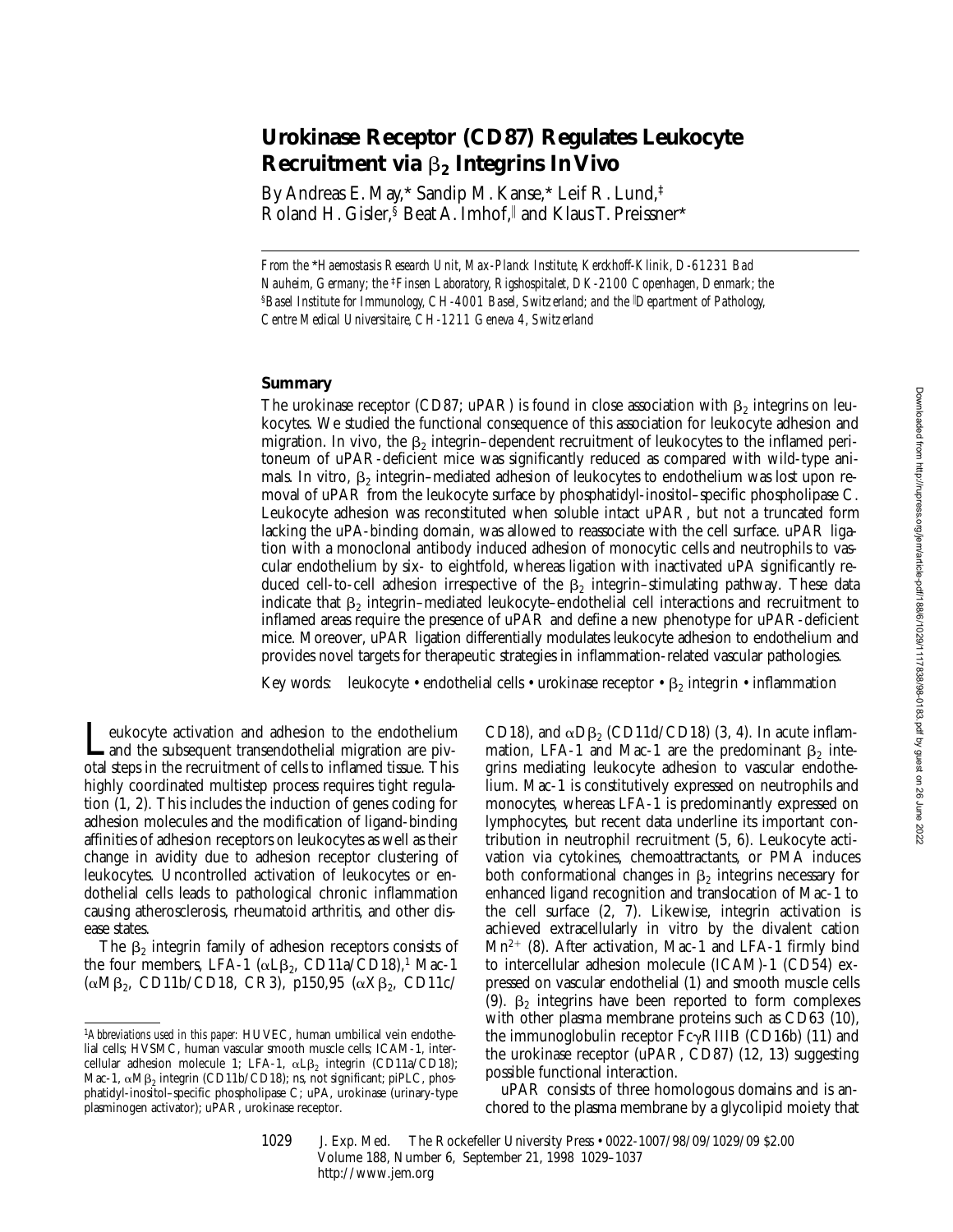is susceptible to dissociation by phosphatidyl-inositol– specific phospholipase C (piPLC) (14). Intact uPAR binds the protease uPA (urinary-type plasminogen activator) as well as the adhesive protein vitronectin with high affinity (15), and thereby plays a critical role in pericellular proteolysis and modulation of cellular contacts in adhesion and migration (16, 17). Although uPAR lacks its own transmembrane and cytoplasmic domain, uPA binding has been reported to transduce signals to the cell interior in leukocytes resulting in calcium mobilization (18), protein kinase phosphorylation (12, 19–21), and other cellular effects (18, 21, 22). For some of these functions, it has been suggested that uPAR uses related transmembrane integrins as signal transduction devices (23). In fact, uPAR has been localized together with different integrins in focal adhesion areas (24), and increased uPAR expression and localization of the receptor to the leading edge of migrating monocytes appears to be essential for locomotion or invasiveness of cells independent of uPA activity (20, 25). It has been shown in vitro that uPAR crucially influences integrin function (26): the presence of uPAR inhibited  $\beta_1$  integrin– mediated cell binding to fibronectin, whereas uPAR favored  $\beta_2$  integrin–dependent monocyte adhesion to fibrinogen, one of the adhesive ligands of Mac-1. Moreover, using uPA antisense or ligation with uPA inhibited Mac-1 binding to and degradation of fibrinogen (27, 28). Based on these studies, uPAR has been proposed to form a functional unit with integrins on the cell surface.

These relationships prompted us to investigate the contribution of uPAR in  $\beta_2$  integrin–mediated cell-to-cell interactions in vivo using uPAR knockout mice, as well as in vitro, to elute the mechanism of receptor cross-talk. Evidence is provided that uPAR is required for  $\beta_2$  integrin– dependent leukocyte adhesion and recruitment.

## **Materials and Methods**

## *Materials*

Manganese chloride was obtained from Sigma Chemical Co. (Munich, Germany) and PMA from GIBCO BRL (Paisley, Scotland). piPLC was from Oxford Glyco-Systems (Abingdon, UK). Intact recombinant soluble uPAR as well as the chymotrypsincleaved truncated form lacking domain 1 were produced as previously described (29, 30) and were provided by Dr. Niels Behrendt (Finsen Laboratory, Copenhagen, Denmark). uPA (Medac, Hamburg, Germany) was inactivated by diisopropyl-fluorophosphate (Serva, Heidelberg, Germany) as previously described (31).

## *Antibodies*

The following mouse anti–human uPAR mAbs were used in vitro. mAb no. 3936 (IgG2a-type), provided by Dr. Richard Hart (American Diagnostica, Greenwich, CT), is known to block uPA binding by recognizing an epitope of uPAR that has not been clearly identified yet (32). (Fab')<sub>2</sub> fragments were generated using digestion by immobilized pepsin followed by protein A–Sepharose affinity chromatography (Pierce Chemical Co., Rockford, IL). Purity was controlled by polyacrylamide gel-electrophoretic analysis. mAbs R3 and R9, which recognize domain 1 and interfere

with uPA binding, and mAbs R2, R4 and R8, which recognize domain 2 and 3 without influencing uPA binding, were provided by Dr. Gunilla Hoyer-Hansen (Finsen Laboratory, Copenhagen, Denmark). The characteristics of mAbs R2, R3, R4, R8, and R9 have been described previously (33). Mouse anti-human  $\beta_2$  chain (CD18) mAb 60.3 (IgG2a-type) blocks  $\beta_2$  integrin–mediated leukocyte adhesion to endothelium (34) and was provided by Dr. John Harlan (Harborview Medical Center, Seattle, WA). Mouse anti–human IgG2a (Sigma Chemical Co.) was used as isotypematched control antibody. When necessary, fluorescein-conjugated mouse mAbs anti-CD11a (no. 25.3), anti-CD11b (Bear 1), and anti-CD18 (no. 7E4) (Immunotech, Hamburg, Germany) were used for flow cytometry.

The following reagents were used in animal experiments. R-PElabeled streptavidin (Southern Biotechnology Associates, Inc., Birmingham, AL) and biotin-conjugated rat anti–mouse CD11b (M1/70), Ly-6G (Gr-1) (RB6-8C5), and CD3e (145-2C11) (all from PharMingen, San Diego, CA). Anti- $\alpha L\beta_2$  integrin (CD11a) (FD 441.8) (35) and YN1.1 (36) (American Type Culture Collection, Rockville, MD) were affinity purified and dialyzed under endotoxin-free conditions.

# *Cells*

Human myelo-monocytic HL60 and U937 cell lines (German Collection of Microorganisms and Cell Cultures, Braunschweig, Germany) were cultured in RPMI 1640 supplemented with 10% (vol/vol) fetal calf serum, 1% sodium pyruvate, 1 mM l-glutamine, 100 U/ml penicillin, and 100  $\mu$ g/ml streptomycin (all from GIBCO BRL). 24 h before experiments, monocytic differentiation was induced by addition of 50 ng/ml  $1\alpha$ ,25-dihydroxyvitamin D3 and 1 ng/ml transforming growth factor  $\beta$ 1 (Biomol, Hamburg, Germany). Peripheral blood PMNs were isolated by discontinuous density gradient centrifugation using Histopaque-1119 and -1077 (Sigma Chemical Co.) as described by the manufacturer. An enrichment of at least 95% neutrophils was obtained as controlled by flow cytometry using forward and side scatter analysis and staining for CD15. Human umbilical vein endothelial cells (HUVECs), provided by Dr. Bernd Pötzsch (Kerckhoff-Klinik), were isolated as previously described (37) and cultured (for 2–4 passages) in low serum endothelial cell growth medium (PromoCell, Heidelberg, Germany) on gelatin-coated tissue-culture plastic. Human vascular smooth muscle cells (HVSMCs) were isolated from aorta or saphenous vein by the explant method and characterized as previously described (38). Early passage cells were cultured in smooth muscle cell medium (PromoCell).

## *Peritonitis Assay*

Peritonitis was induced in female uPAR<sup> $-/-$ </sup> (39) or wild-type mice by intraperitoneal injection of a solution of 4% (wt/vol) in Bacto Fluid Thioglycollate Medium (Difco Labs., Detroit, MI). Endotoxin-free stock solutions were prepared at  $100^{\circ}$ C and subsequently heat-sterilized.

Mice obtained by shipping were generally kept (at the Basel Institute for Immunology) for at least 2 wk before the start of experiments to relieve stress. PBS alone or antibodies against ICAM-1, LFA-1 (200  $\mu$ l of a 1 mg/ml solution each) were injected intravenously into the tail vein 30 min before induction of peritonitis. All reagents were endotoxin-free. After 4 or 24 h, respectively, mice were killed and peritoneal cells were suspended by injection of 5 ml PBS containing 2 mM EDTA and 50  $\mu$ g/ml heparin into the peritoneum. The loaded mouse was shortly massaged and 4 ml of this lavage were collected and leukocytes were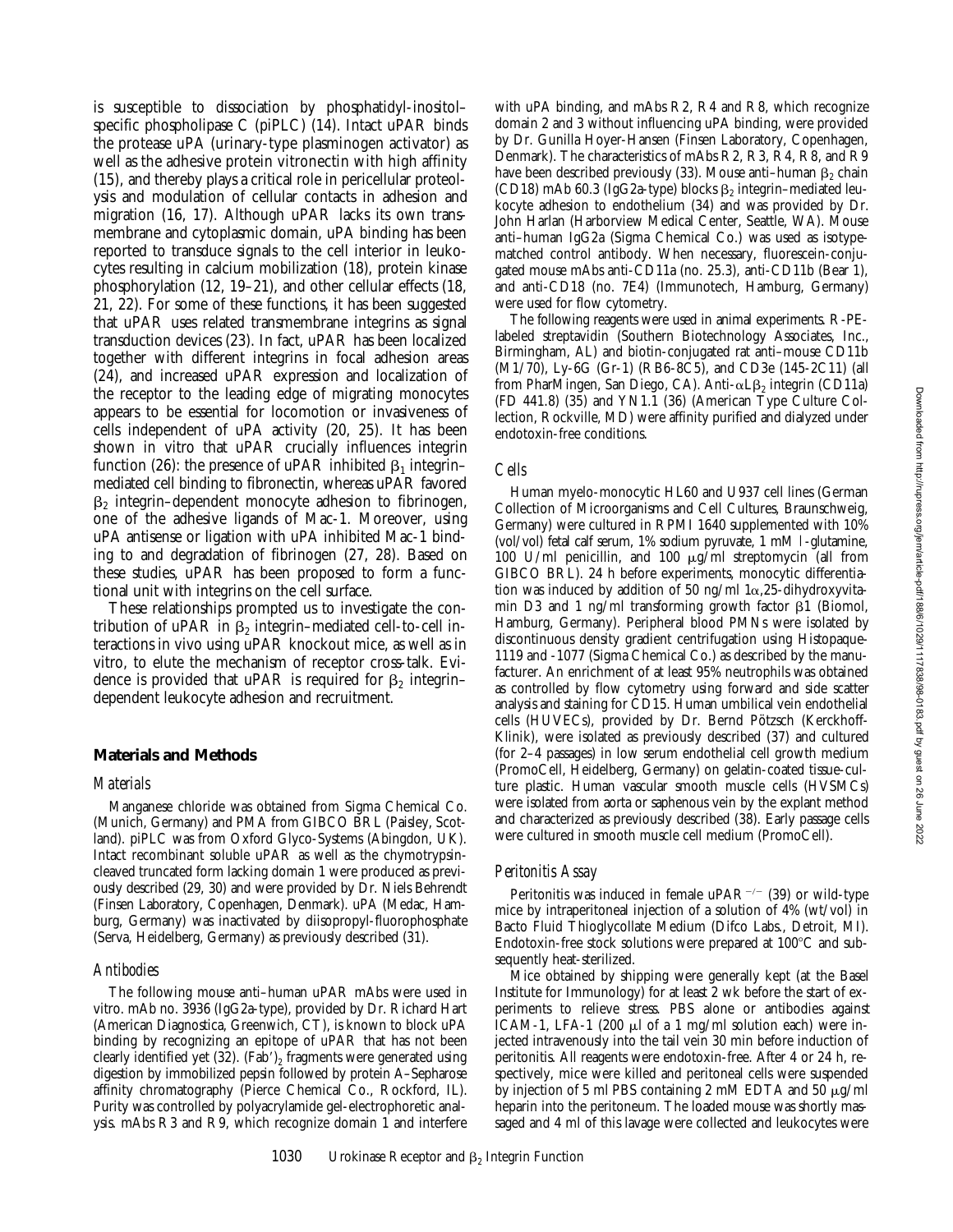counted on a Coulter counter ZM equipped with a channelizer 256 (Coulter Corp., Miami, FL). Animal studies were approved by the Institutional Review Board.

### *Adhesion Assays*

HUVECs were seeded in gelatin-coated 48-well plates (Costar, Badhoevedorp, The Netherlands) 48 h before the experiment. Confluency was confirmed by microscopic inspection before each experiment. HL60 or U937 cells were radiolabeled with 1  $\mu$ Ci/ml methyl-[3H]thymidine (Nycomed Amersham, Little Chalfont, Buckinghamshire, UK) for 24 h and differentiated to monocytic cells (see above) for another 24 h. These monocytic cells or freshly isolated neutrophils were washed twice in adhesion medium (serum-free RPMI 1640/Hepes 25 mM), followed by different pretreatments (see figure legends for details), and were added  $(7 \times 10^5/ml$  adhesion medium) to the prewashed HUVEC monolayers in the presence or absence of the blocking mAb anti- $\beta_2$  integrin or isotype IgG (final concentration 10  $\mu$ g) ml). After 30 min of coincubation (37°C, 5%  $CO<sub>2</sub>$ , 90% humidity), the plates were gently washed twice with adhesion buffer to remove nonadherent cells. Remaining adherent cells were lysed with 1 M NaOH and quantitated in a beta counter. When flow cytometry was performed in parallel to neutrophil adhesion, the number of adherent cells in 10 high power fields was counted using light microscopy. At least triplicate wells were run per test substance, and results are expressed as mean values  $\pm$  SEM. The experimental protocol for cell adhesion to HVSMCs, which were seeded 7–9 d before the assay, was identical.

### *Flow Cytometry*

*Animal Model.* The mouse leukocyte subpopulations were further analyzed by flow cytometry (Becton Dickinson, Heidelberg, Germany) using the biotin-coupled anti–mouse CD11b (integrin  $\alpha$ M chain, Mac-1), anti-Gr-1 (anti-myeloid differentiation antigen Gr-1), or anti-CD3 (anti-CD3 TCR-associated complex). Fc receptors of leukocytes were blocked by preincubation of the cells for 30 min with 5% (vol/vol) rat and 5% (vol/ vol) mouse serum in PBS. The secondary reagent PE-coupled streptavidin (dilution of 1:2,500) was incubated with the cells for 30 min.

*In Vitro System.* Cells  $(2.5 \times 10^5)$  were washed twice with Hepes-buffered saline and incubated with primary mouse anti– human antibodies for 30 min on ice (for CD11b detection at  $21^{\circ}$ C). Cells were washed again and resuspended in Hepes buffer containing fluorescein-conjugated  $(Fab')_2$  fragment of goat antimouse IgG (Dianova, Hamburg, Germany). To test the effect of mouse antibodies on  $\beta_2$  integrin expression, fluorescein-conjugated mAbs at a dilution of 1:50 were used. Mean fluorescence of 5,000 cells was measured in a flow cytometer (Becton Dickinson). Nonspecific fluorescence was determined using an isotypematched mouse IgG as the primary antibody.

#### *Statistical Analysis*

Comparisons between group means were performed using multivariant analysis (ANOVA). Data represent mean  $\pm$  SEM;  $P < 0.05$  was regarded as significant.

### **Results**

*Leukocyte Emigration in uPAR-deficient Mice.* Transendothelial migration of leukocytes to inflamed tissue depends

on the interaction of the leukocyte with the vascular endothelium by  $\beta_2$  integrins and ICAM-1. Thioglycollateinduced peritonitis is a reliable model to test leukocyte emigration into sites of acute inflammation. Disruption of the mouse ICAM-1– $\beta_2$  integrin interactions resulted in reduced leukocyte emigration in this model when compared with wild-type animals (40). Both uPAR-deficient and wild-type animals of the identical genotype (129  $\times$  C57/ BL6 F1) were compared for leukocyte emigration in the peritonitis model. The number and types of leukocytes in the peripheral blood were identical in both sets of mice (data not shown). Lavages performed 4 (Fig. 1) and 24 h (data not shown) after induction of peritonitis showed  $\sim$ 50% reduction in counts of the total leukocyte population in uPAR-deficient mice when compared with wildtype animals (Fig. 1). When animals were treated with anti–ICAM-1 or anti–LFA-1 antibodies at the time of induction of peritonitis, the number of emigrating leukocytes was further reduced by 50% in wild-type mice, but by only 30% in uPAR-deficient animals, suggesting that a major part of the initial lack of emigration was due to a perturbed  $\beta_2$  integrin/ICAM-1 function. Analysis of the leukocyte subpopulations by flow cytometry using specific markers as indicated in Materials and Methods revealed that in uPARdeficient mice granulocytes almost totally lost their ability to migrate into the peritoneum after 4 and 24 h of inflammation (Fig. 2). Myeloid lineage cells showed significant reduction in recruitment after 4 h  $(\sim 55%)$  and 24 h  $(\sim 70\%)$ , whereas T lineage cells were hardly affected by the absence of uPAR after 4 h, but showed significant inhibition in emigration ( $\sim 60\%$ ) after 24 h (Fig. 2). Consistently, administration of mAbs demonstrated that lymphocyte recruitment after 4 h was largely independent of LFA-1–ICAM-1 interactions in contrast to recruitment after 24 h of inflammation.

To further specify those granulocytic subpopulations that were mostly affected, a differential cell staining (May-Grünwald-Giemsa) was performed (Fig. 3). In uPAR-deficient mice, after 4 h, neutrophil and eosinophil recruitment was inhibited by  $>70\%$  or 90%, respectively, and residual emigration was marginally affected by the administration of mAbs against ICAM-1 or LFA-1, respectively. In contrast, in wild-type mice the recruitment of these two cell types was effectively blocked by these antibodies down to the level of emigrated cells in uPAR<sup> $-/-$ </sup> mice, suggesting that



**Figure 1.** Leukocyte emigration in thioglycollate-induced peritonitis. Wild-type mice (*white bars*) and uPAR-deficient mice (*black bars*) were injected intraperitoneally with buffer alone (*Control*) or with thioglycollate solution in the absence or presence of the indicated antibodies. After leukocyte emigration for

4 h, mice were killed and the leukocytes were counted in lavages from the peritoneum. SE was calculated from four animals for each condition and the experiment was repeated twice.  $^{#}P < 0.02$ ;  $^{*}P < 0.01$ .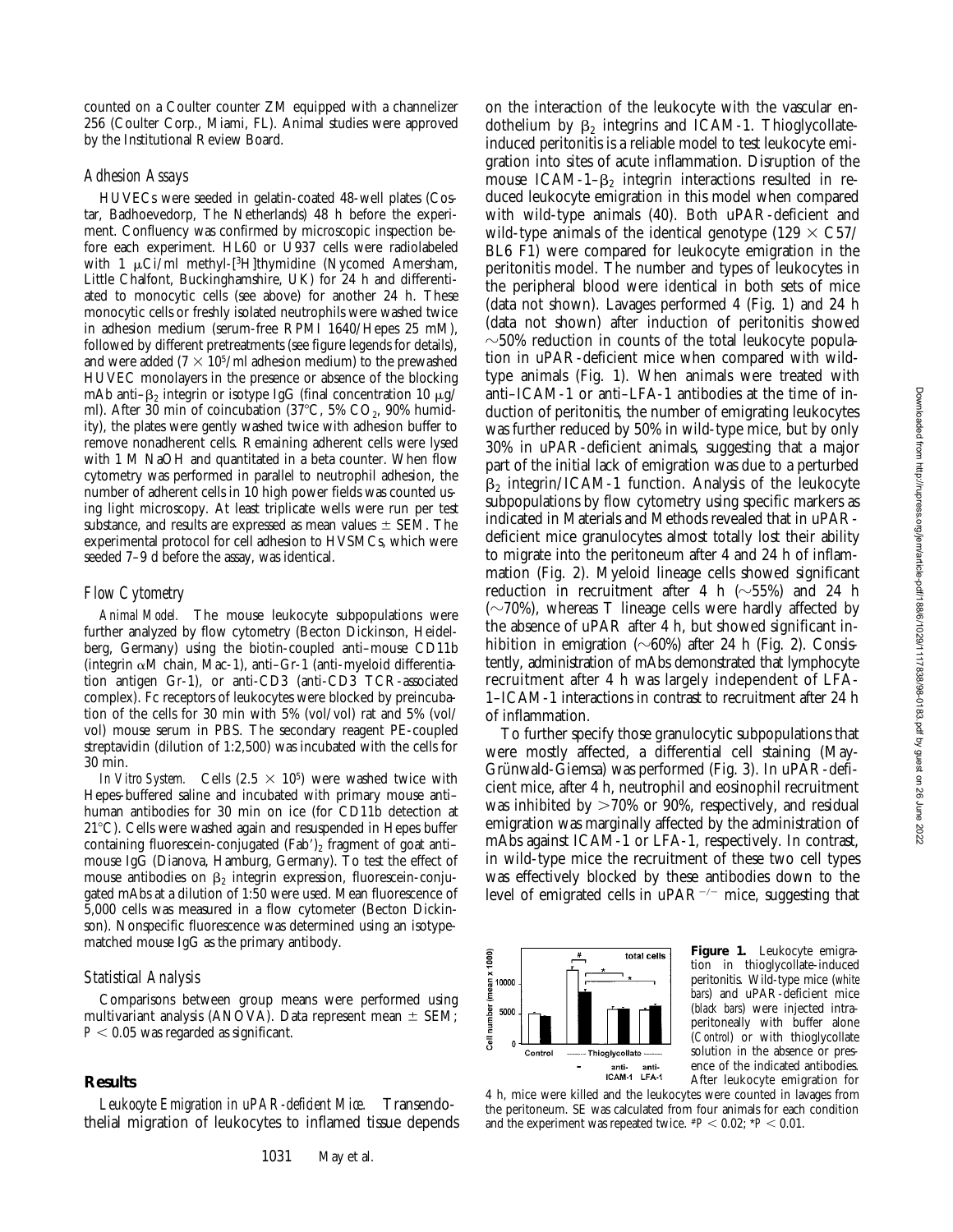

Figure 2. Analysis of subpopulations of emigrated leukocytes in the peritoneal lavage. Leukocytes obtained in peritoneal lavages after induction of peritonitis for 4 (*A*) or 24 h (*B*) from wild-type mice (*white bars*) and uPAR-deficient mice (*black bars*) were analyzed by flow cytometry for the expression of Gr-1 (anti-granulocytes), Mac-1 (anti-myeloid cells), or CD3 (anti-CD3 TCR complex). Absolute numbers of cells were calculated from the percentage of stained cells and the number of total emigrated cells shown in Fig. 1.  $^{*}P < 0.01$ ;  $^{*}P < 0.002$ ;  $^{5}P < 0.005$ .

leukocyte recruitment in uPAR-deficient mice is diminished through impaired function of the  $\beta_2$  integrin/ICAM-1 system. Basophil emigration into the inflamed peritoneum was not significantly affected in uPAR-deficient mice but was comparable to that in wild-type mice receiving anti– ICAM-1 or anti–LFA-1 mAb, respectively. Thus, the definitive role of uPAR for basophil recruitment is not yet clear and requires further investigation. Comparable findings for granulocyte subpopulations were noted after 24 h of inflammation (data not shown). These data provide in vivo evidence for a functional consequence of the uPAR/ $\beta_2$  integrin system in leukocyte adhesion/migration and present a new phenotype for uPAR-deficient mice.

*Requirement of uPAR for Leukocyte Adhesion to Endothelium In Vitro.* uPAR is expressed on circulating human blood cells, such as granulocytes, monocytes, and activated T cells. The human myelo-monocytic cell lines HL60 and U937 differentiate into mononuclear phagocyte–like cells after treatment with vitamin D3 and transforming growth factor  $\beta$ 1 (31). This in vitro differentiation induced the expression of a monocyte-specific antigen pattern including the molecules CD14, CD11b, CD18, and CD87 (uPAR) as measured by flow cytometry (data not shown). Adhesion of these differentiated monocytic cells to endothelial cell monolayers was induced six- to eightfold by PMA or  $Mn^{2+}$ , both reagents known for their activation of  $\beta_2$  integrins. The mAb 60.3 directed against the  $\beta_2$  integrin chain blocked adhesion by 75–85% in both cases, indicating that leukocyte adhesion to endothelium was  $\beta_2$  integrin dependent (Fig. 4).

Pretreatment of leukocytes with piPLC removed  $\sim$ 80% of uPAR from the cell surface as assessed by flow cytometry (data not shown). This resulted in a 70–80% reduction of PMA-induced or a  $65-70\%$  reduction of Mn<sup>2+</sup>-induced leukocyte adhesion (Fig. 4). Reconstitution of the uPARdepleted cells with intact soluble uPAR for 10 min restored adhesion to the level as observed with untreated cells. This restoration of uPAR-induced adhesion was abrogated by anti-CD18 antibody, indicating that the  $\beta_2$  integrin–dependent adhesion was inducible by uPAR.

In a dose-dependent manner, intact soluble uPAR increased adhesion of piPLC-treated leukocytes to endothelium to maximal levels, whereas addition of the truncated form of uPAR lacking the uPA binding domain D1 did not, indicating a specific structural requirement for  $\beta_2$  integrin activation (Fig. 5). In contrast to PMA, which induces both increased surface expression and activation of  $\beta_2$  integrins, flow cytometric analysis revealed no change in inte-





**Figure 3.** Quantitation of granulocyte subpopulations in the peritoneal lavage. The migrated leukocytes from wild-type mice (*white bars*) and uPAR-deficient mice (*black bars*) were cytocentrifuged and stained with May-Grünwald-Giemsa solution. The quantitation of cell numbers of leukocyte subpopulations was performed by light microscopy. SE was calculated from four animals for each condition and the experiment was repeated twice.  $*P < 0.02$ ;  $*P < 0.005$ .



**Figure 4.** Requirement of uPAR for leukocyte adhesion to endothelial cells. Myelo-monocytic HL60 cells were either not treated (*hatched bars*) or pretreated with piPLC  $(0.5 \text{ U/m})$ , 90 min, 378C; *black bars*), washed, and incubated for 10 min without or with soluble intact uPAR  $(0.8 \mu g/ml)$ , followed by stimulation for 20 min with (*A*) PMA (10 ng/ml) or (*B*)  $Mn^{2+}$  (1 mM). After another washing step, the adhesion assay was performed in the absence or presence of anti- $\beta_2$  integrin mAb  $60.3$  (10  $\mu$ g/ml). Values are displayed as percent of PMAor  $Mn^{2+}$ -inducible adhesion and represent the mean  $\pm$  SEM of three independent experiments.  $*P < 0.001$  as compared with control.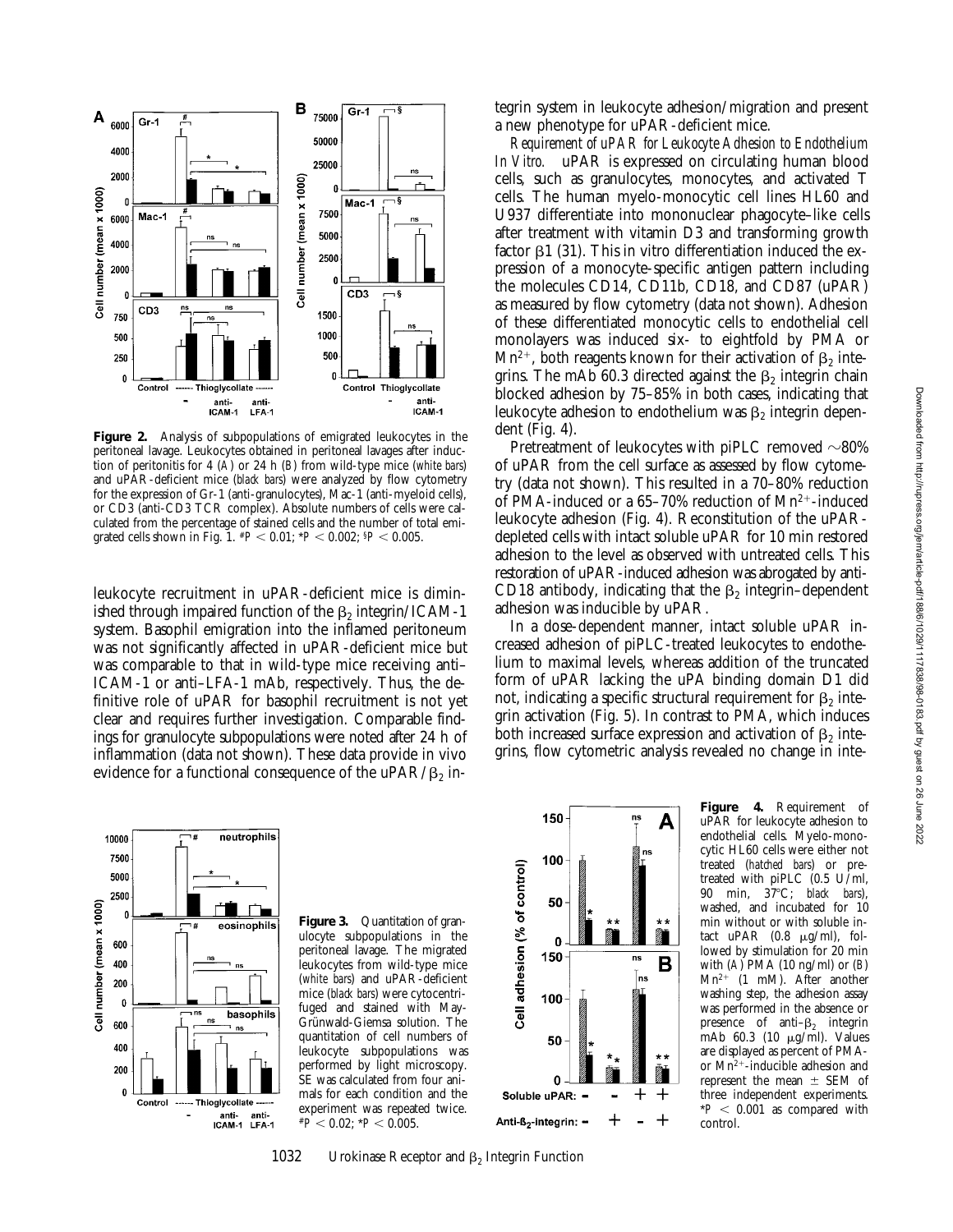

Figure 5. Reconstitution of leukocyte adhesion to endothelium by soluble uPAR. Adhesion of monocytic cells to HUVECs was performed as described in the legend to Fig. 4. piPLC-pretreated myelo-monocytic HL60 cells were incubated with increasing concentrations of soluble intact (D1/D2/D3) uPAR or with its truncated form (D2/D3) lacking domain 1, respectively, and were subsequently stimulated by PMA. Values are displayed as percentage of PMA-inducible adhesion in non–piPLCpretreated cells and one representative experiment out of three is shown.  $^{*}P$   $<$  0.01 and  $^{*}P$   $<$  0.001 as compared with piPLC-pretreated cells without soluble uPAR.

grin expression after  $Mn^{2+}$  treatment (data not shown), as previously described (8). Likewise, removal of uPAR did not affect surface expression of the  $\alpha L$ ,  $\alpha M$ , or  $\beta_2$  chain of the integrins in resting or stimulated cells as analyzed by flow cytometry (data not shown). Thus, the presence of uPAR appears to support adhesion by regulating integrin function rather than by quantitatively changing  $\beta_2$  integrin levels on the cell surface.

*Anti-uPAR mAb No. 3936 Induces Leukocyte Adhesion to Endothelial and Smooth Muscle Cells via* b*2 Integrins.* Since uPAR is directly involved in  $\beta_2$  integrin–mediated leukocyte adhesion to the endothelium, we examined the consequences of uPAR occupancy on leukocyte adhesion to endothelial cells using different mAbs against uPAR. Preincubation with the anti-uPAR mAb no. 3936 resulted in the six- to eightfold increase of cell adhesion reaching the same maximal level as achieved with PMA or  $Mn^{2+}$  (Fig. 6). For undifferentiated HL60 or U937 cells, which show low surface expression of  $\beta_2$  integrins and uPAR, respectively, the activating anti-uPAR mAb increased adhesion only 1.5–2-fold (data not shown). Boiling of the antibody totally abrogated its adhesion-stimulating effect. In addition,  $(Fab')$  fragments of mAb no. 3936 had a very similar proadhesive effect as compared with the intact mAb. Control isotype– matched mAb IgG2a as well as other anti-uPAR mAbs directed against different epitopes of uPAR did not induce leukocyte adherence. The dose- and time-dependent kinetics of antibody ligation suggested that the uPAR–mAb complex serves as a fast and effective trigger of  $\beta_2$  integrin activation (Fig. 7). In contrast, the anti-uPAR mAb R3 that has the same inhibitory effect on uPA binding to the receptor as mAb no. 3936 was not able to promote leukocyte adhesion. The anti-uPAR mAbs did not significantly change  $\beta_2$  integrin expression (data not shown), indicating



**Figure 6.** Effect of different anti-uPAR mAbs on leukocytic cell adhesion to endothelium. Myelo-monocytic HL60 cells were incubated for 30 min with different anti-uPAR mAbs (20  $\mu$ g/ml each) representing uPAblocking (no. 3936, R3, R9) or -nonblocking (R2, R4, R8) activity, with  $(Fab')_2$  of mAb no. 3936 (12  $\mu$ g/ml), boiled (5 min) mAb no. 3936, or control IgG2a as indicated. After washing, the adhesion assay was performed. Values are displayed as percentage of control (no antibody added) and represent the mean  $(\pm$  SEM) of at least three independent experiments.  $*P <$ 0.001 as compared with control.

that a functional conformational change of the adhesion receptor is responsible for the proadhesive effect.

Analogous to PMA- or  $Mn^{2+}$ -induced  $\beta_2$  integrin–dependent cell adhesion, mAb 60.3 could abrogate mAb no. 3936–induced leukocyte adhesion to cultured endothelial and smooth muscle cells, indicating  $\beta_2$  integrin dependency (Fig. 8). In addition, vitamin D3/transforming growth factor β1 differentiated U937 cells and freshly isolated peripheral blood neutrophils responded to mAb no. 3936 in an identical manner, emphasizing that this functional interaction of uPAR with  $\beta_2$  integrins occurs in different cell populations such as monocytes and neutrophils.

*Occupancy of uPAR by uPA Reduces* b*2 Integrin Activation– dependent Leukocyte Adhesion to Endothelium.* Although the addition of exogenous uPA, the natural ligand of uPAR, had no effect on background adhesion, uPA significantly inhibited  $\beta$ , integrin–mediated adhesion in response to any of the three described stimulating pathways (Fig. 9); adhesion of leukocytes to endothelium achieved by cell activation



Figure 7. Induction of leukocyte adhesion to endothelium by antiuPAR mAb no. 3936. Anti-uPAR mAb no. 3936  $(\blacksquare)$  or R3  $(\square)$  were added to myelo-monocytic HL60 cells for 1 h at different concentrations (*A*), or at a concentration of 10  $\mu$ g/ml for different time intervals (*B*). After washing, the adhesion assay was performed as described. Values (mean  $\pm$  SEM,  $n = 3$ ) are displayed as percentage of control (no antibody added). One representative experiment out of three is shown.  $*P < 0.001$ as compared with control (no antibody added or time 0).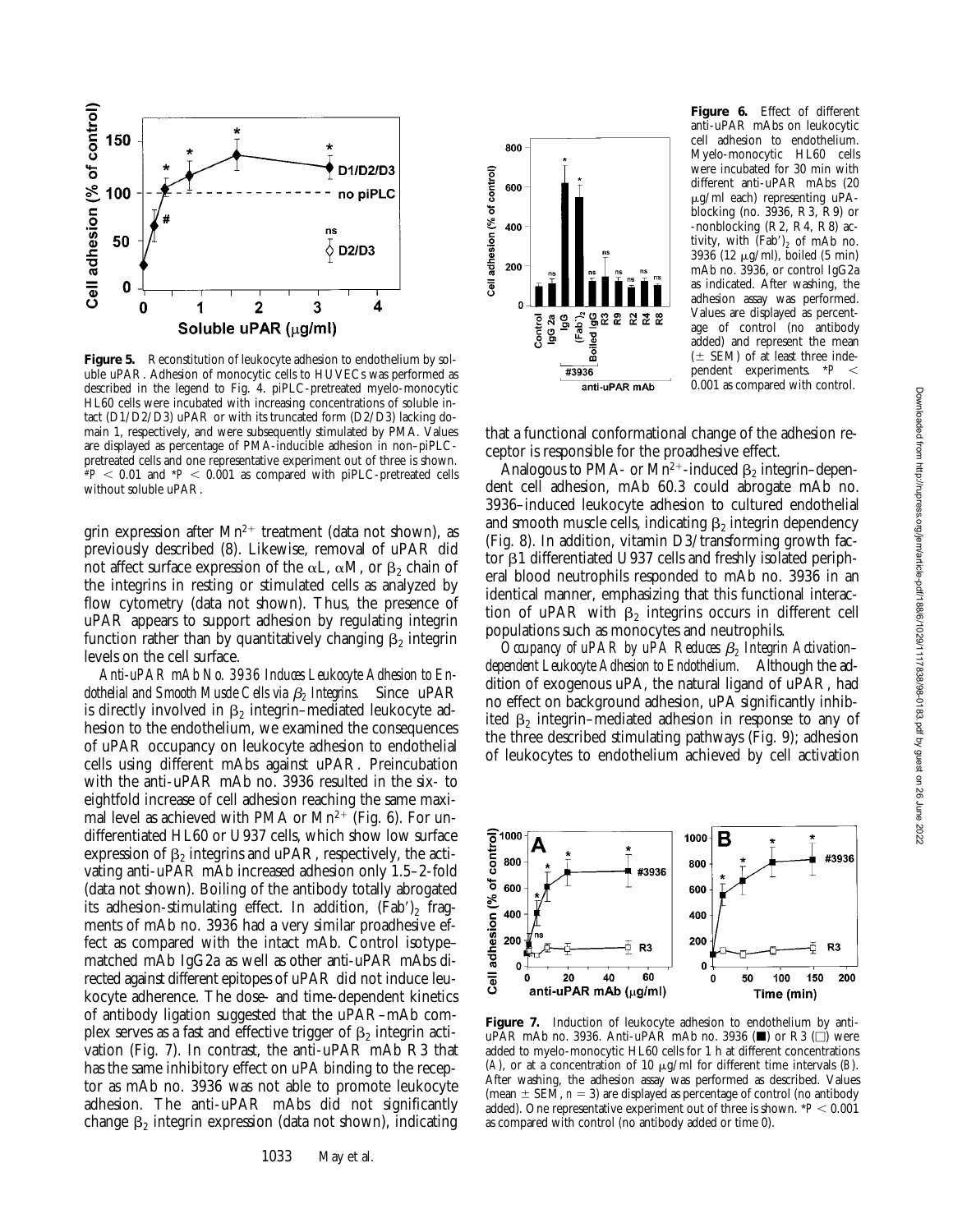

**Figure 8.** Induction of leukocyte adhesion to endothelial and smooth muscle cells by antiuPAR mAb no. 3936. Myelomonocytic HL60 cells (*black bars*), monocytic U937 cells (*hatched bars*) and freshly isolated neutrophils (*white bars*) were pretreated with anti-uPAR mAb no. 3936 (20  $\mu$ g/ml) for 30 min. After washing, the adhesion assay was performed in the absence or presence of anti- $\beta_2$  integrin mAb 60.3 or isotype control mAb (10  $\mu$ g/ml) as indicated. Values (mean  $\pm$  SEM,  $n = 3$ ) are displayed as percentage of control (no antibody added), and one

representative experiment out of three is shown.  $*P \leq 0.001$  as compared with anti-uPAR-induced adhesion.

via PMA, direct extracellular integrin activation via  $Mn^{2+}$ , or uPAR ligation by the activating mAb no. 3936 was inhibited by active (data not shown) as well as by enzymatically inactive uPA. Thus, uPA binding to uPAR independent of its catalytic activity appears to control  $\beta_2$  integrin activation irrespective of the integrin-activating stimulus. Since uPA or its inactivated isoform did not alter the surface expression of the integrin  $\alpha L$ ,  $\alpha M$ , or  $\beta_2$  chain in either resting or stimulated cells (data not shown), we propose that the binding of uPA to uPAR prevents the induction of conformational change(s) leading to  $\beta_2$  integrin activation.

## **Discussion**

The major contribution of  $\beta_2$  integrins in immune defense and inflammatory processes relates to their pivotal role in mediating cellular contacts between leukocytes and endothelium as a prerequisite for subsequent transmigration towards a chemotactic stimulus. Previous in vitro studies have demonstrated that uPAR forms complexes with integrins (12, 13) and thereby modulates integrin-mediated binding to extracellular matrix proteins (26–28).

This study demonstrates that uPAR is needed for  $\beta_2$  integrin–dependent leukocyte recruitment into sites of acute inflammation. Migration of neutrophils and monocytes into the inflamed peritoneum was drastically reduced after 4 h in uPAR-deficient mice. Consistently,  $\beta_2$  integrin– dependent cell adhesion of leukocytes to endothelial cells was abrogated after depletion of uPAR from the cell surface, whereas reconstitution with soluble intact, but not truncated, uPAR could totally rescue  $\beta_2$  integrin–mediated adhesion. Regulation of  $\beta_2$  integrin activity probably involves uPAR domain 1, since occupancy by a mAb that blocks uPA-binding to this domain strongly induced leukocyte adhesion to vascular endothelial cells, whereas uPA itself inhibited  $\beta_2$  integrin–dependent adhesion.

The adhesion of leukocytes to inflamed vascular endothelium and the transendothelial migration largely depend on the activation of  $\beta_2$  integrins and binding to its counter-



**Figure 9.** Interference of uPA with leukocyte adhesion to en-<br>dothelium. Myelo-monocytic Myelo-monocytic HL60 cells were incubated in the absence (*hatched bars*) or the presence (*black bars*) of inactivated uPA (50 nM) for 30 min (37 $^{\circ}$ C,  $5\%$  CO<sub>2</sub>) before addition of medium, PMA (10 ng/ml),  $Mn^{2+}$ (1.0 mM), or anti-uPAR mAb no. 3936 (10  $\mu$ g/ml) for another 30 min, as indicated. After wash-

ing, the adhesion assay was performed. Values are displayed as percent of untreated control (*medium*) and represent the mean  $\pm$  SEM of three independent experiments.  $*P < 0.01$ .

receptor ICAM-1 (41, 42), as evidenced by inhibition and gene-targeting studies (40, 43, 44). Although  $\beta_2$  integrin complexes are essential to neutrophil emigration, recent results from  $\beta_2$ -deficient mice demonstrated that Mac-1/ LFA-1–independent pathways for cell recruitment can be used during acute inflammation in the peritoneum and the lung (45).

In this study, a new phenotype for uPAR-deficient mice is described that is similar to that of wild-type animals after treatment with inhibiting antibodies against the vascular  $\beta_2$ integrin LFA-1 and its ligand ICAM-1. Further blockade with mAbs of leukocyte migration in uPAR $^{-/-}$  mice was marginal, suggesting that the function of the  $\beta_2$  integrin/ ICAM-1 adhesion system was blocked by the absence of uPAR. This strongly suggests that leukocyte recruitment to the acutely inflamed peritoneum requires the uPAR. In fact, under conditions of acute inflammation the phenotype of uPAR mice resembles that of ICAM-1– or  $\alpha$ L-deficient mice (40, 46).

In accordance with the known role of  $\beta_2$  integrins for the acute and early inflammatory responses, reduced leukocyte infiltration in uPAR $^{-/-}$  mice was observed after shortterm inflammation for 4 or 24 h. It was shown previously that the total number of migrated leukocytes in  $\mu$ PAR<sup>-/-</sup> mice was not affected after long-term inflammation for 3 d (47). This may be due to the fact that prolonged inflammation upregulates and activates several other adhesion receptor systems on leukocytes and vascular cells apart from  $\beta_2$ integrins, such as  $\beta_1$  and  $\beta_7$  integrins, vascular cell adhesion molecule 1, or addressins, all of which contribute to leukocyte recruitment (1). Especially after long-term inflammation, the  $\alpha_4\beta_1$  integrin may substitute for  $\beta_2$  integrins. The finding that migration of granulocytes that do not express  $\alpha_4\beta_1$  integrin was mainly affected by the absence of the uPAR further supports this concept.

Recent in vitro studies have shown that the presence of uPAR is needed for Mac-1 binding to fibrinogen (27), and it also regulates fibrinogen degradation by forming a functional unit with the  $\beta_2$  integrin (28). Consistently,  $\beta_2$  integrin–dependent cell-to-cell adhesion required the presence of endogenous or exogenously added intact (soluble) uPAR in vitro. In the absence of uPAR, neither PMA nor  $Mn^{2+}$ induction of piPLC-treated leukocytes was sufficient to allow adhesion, indicating a superior regulatory function for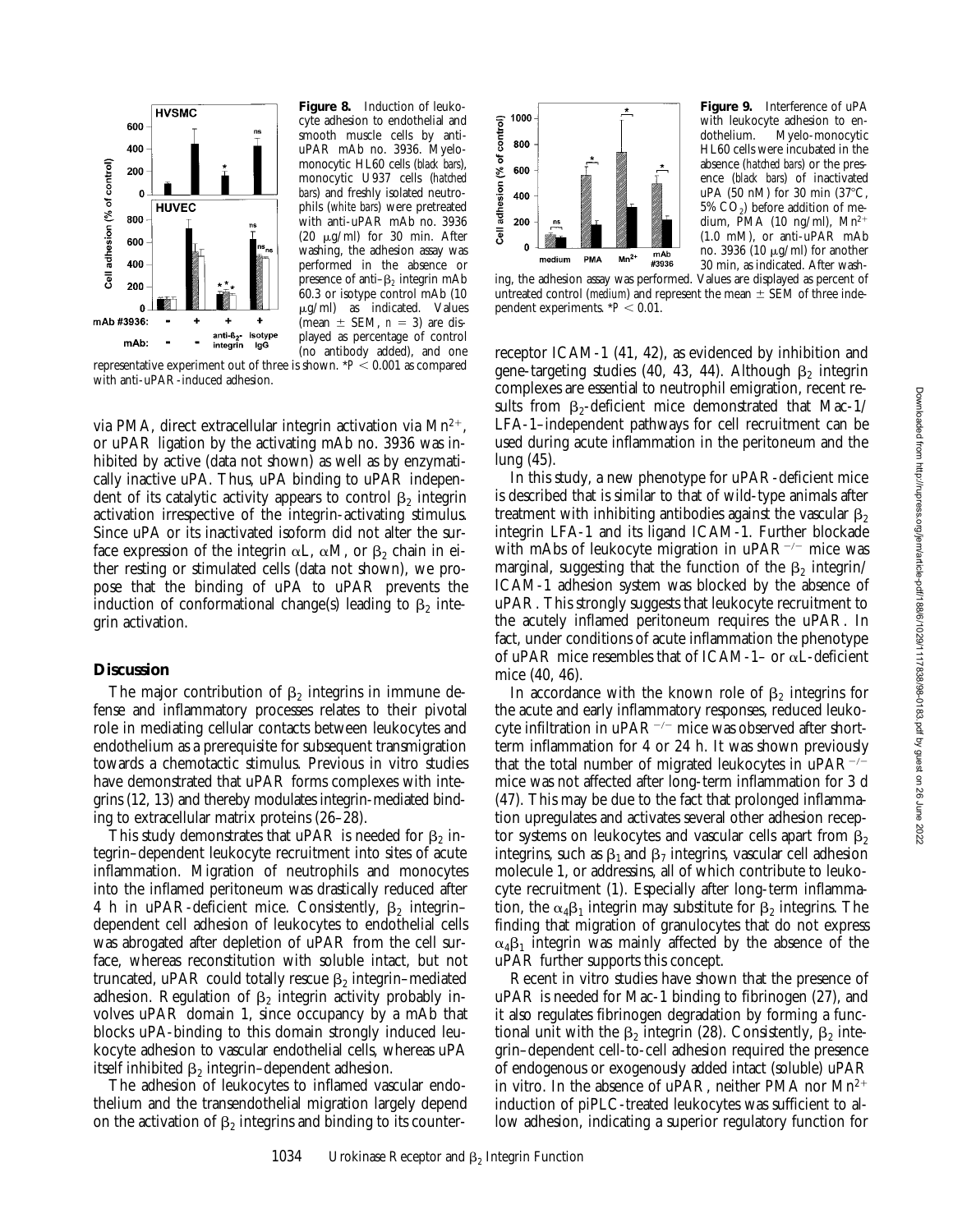

**Figure 10.** Hypothetical model for the  $uPAR-\beta_2$  integrin cross-talk. The presence of uPAR on leukocyte subpopulations is required for their adhesion to endothelium and their subsequent recruitment into the inflamed tissue as documented here for a peritonitis model. In vitro, ligation of uPAR by a specific mAb no. 3936 induces leukocyte adhesion to endothelial cells, whereas uPA greatly inhibits cell-to-cell interactions independent of the stimulatory pathway.

uPAR regardless of the stimulatory pathway. Moreover, the intact (soluble) uPAR appears to be crucial in the crosstalk with  $\beta_2$  integrins (Fig. 10), implying direct binding interactions between these two receptors as was demonstrated in an isolated system for Mac-1 (26). In contrast, the truncated form of uPAR was ineffective, and uPA itself significantly inhibited cell-to-cell adhesion, suggesting that domain 1 of uPAR is predominantly involved in  $\beta$ , integrin activation. A similar inhibitory effect of uPA on  $\beta_2$  integrin function has previously been proposed with regard to Mac-1–mediated fibrinogen binding and degradation (27, 28).

Although uPAR-dependent proteolytic activity did not seem to be critical for leukocyte recruitment (47), the focalized proteolytic activity of the uPAR–uPA complex is tightly correlated with the migratory or invasive potential of cells in a variety of biological systems (48). On the other hand, active uPA has been found to support cell migration in vitro via proteolysis or cell-activating processes and was required for adequate leukocyte recruitment into the lungs and a subsequent inflammatory response after 3 wk of fungal infection (49). Collectively, our combined in vivo and in vitro studies together with previous reports strongly indicate that proteolysis-independent cross-talk of uPAR with  $\beta_2$  integrins occurs in the initial phase of leukocyte interaction with the vessel wall, whereas subsequent recruitment into inflamed tissue may require proteolysis-dependent mechanisms including plasmin action.

uPAR appeared to induce and facilitate  $\beta_2$  integrin activation on its own when stimulated by the specific antiuPAR mAb no. 3936 or its  $(Fab')_2$  fragment. Although cross-linking of uPAR cannot be ruled out, this antibody provides an additional stimulatory pathway for  $\beta_2$  integrin engagement. In accordance with this concept, uPA was found to interfere by either competing for mAb no. 3936 binding or by not allowing integrin activation to occur as pointed out before. Since removal of cell surface–associated uPA by acidic wash (data not shown) and the use of other antibodies that also block uPA binding to uPAR (such as R3) did not affect cell adhesion, we attribute the proadhesive capability of mAb no. 3936 to its specific ligation of uPAR rather than to competition with endogenous uPA. In contrast to our findings that the mAb no. 3936 induces  $\beta$ <sub>2</sub> integrin–dependent cell-cell adhesion, Mac-1–mediated leukocyte adhesion to fibrinogen has been shown to be inhibited by the anti-uPAR mAb 3B10 (27). These diverse findings may be due to the experimental systems used and/or to the different integrins or ligands involved. Although vitronectin and PAI-1 are known to regulate  $uPAR$  as well as  $\alpha v$  integrin–dependent cell-substrate adhesion (50–52), both factors did not interfere with  $\beta_2$  integrin–dependent cell–cell adhesion (data not shown), underlining the specificity of the uPAR system in this regard.

Our findings indicate that uPAR plays a major role for leukocyte adhesion. Nevertheless, patients with paroxysmal nocturnal hemoglobinuria (PNH) lacking cell-bound uPAR and other cell surface proteins due to a defective production of glycolipid anchors do not necessarily show an enhanced susceptibility for infections, whereas isolated neutrophils from these patients are impaired in their transendothelial migration in vitro (53). Possible explanations might be that (*a*) in PNH, which is an acquired clonal disease, a portion of the cells remains unaffected and may therefore be sufficient for host defense as demonstrated in the experiments with uPAR-deficient mice; or (*b*) circulating soluble uPAR is enhanced three- to fourfold in PNH patients (54) and might be sufficient for  $\beta_2$  integrin function in vivo in these patients, as documented here in vitro. The present observations indicate that uPAR controls integrin-mediated interactions in vitro as well as in vivo, and these findings might have therapeutic consequences for the treatment of hyperinflammatory or invasive processes related to vascular or immune diseases.

A.E. May was supported by a postdoctoral fellowship grant from the Deutsche Gesellschaft für Kardiologie, Herz- und Kreislaufforschung. Part of this work was supported by a grant (Pr 327/1-3) from the Deutsche Forschungsgemeinschaft and by a grant (no. 31-49241.96) from the Swiss Science Foundation.

1035 May et al.

We are grateful to Barbara Eccabert (Basel Institute for Immunology) for her skilful expert assistance in the animal experiments and Drs. Niels Behrendt and Gunilla Hoyer-Hansen for their generous supply of soluble intact and truncated uPAR as well as anti-uPAR antibodies. We appreciate the kind gift of anti- $\beta_2$  integrin antibody 60.3 from Dr. John Harlan. We also thank our colleagues Dr. Bernd Pötzsch and Bettina Kropp for providing HUVEC and Drs. Matthias Germer and Karl-Dieter Wohn for very helpful discussions.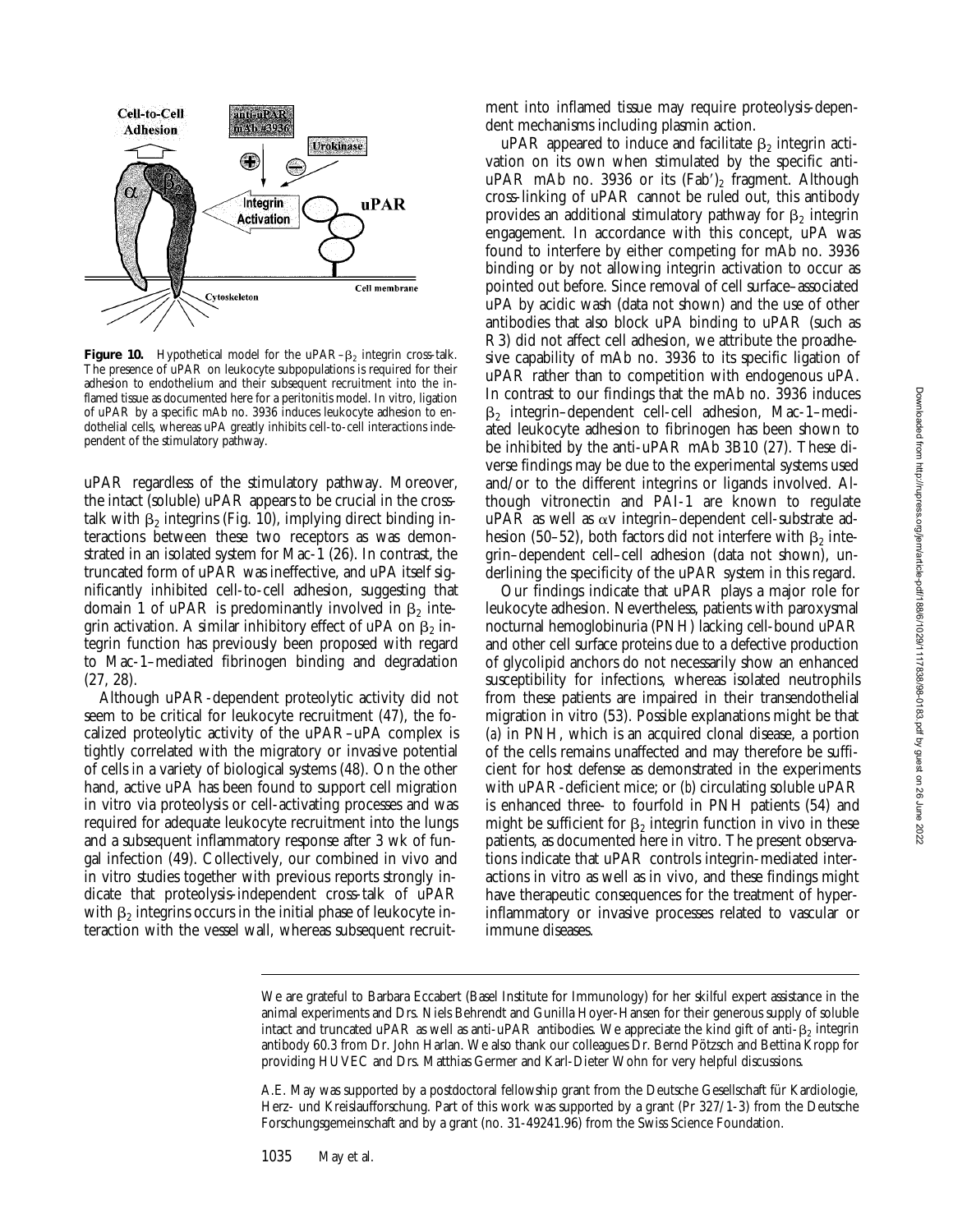Address correspondence to Klaus T. Preissner, Haemostasis Research Unit, Max-Planck-Institute, Kerckhoff-Klinik, Sprudelhof 11, D-61231 Bad Nauheim, Germany. Phone: 49-603-299-6719; Fax: 49-603-299- 6707; E-mail: klaus.t.preissner@kerckhoff.med.uni-giessen.de

*Received for publication 5 February 1998 and in revised form 12 May 1998.*

### **References**

- 1. Springer, T.A. 1994. Traffic signals for lymphocyte recirculation and leukocyte emigration: the multistep paradigm. *Cell.* 76:301–314.
- 2. Carlos, T.M., and J.M. Harlan. 1994. Leukocyte-endothelial adhesion molecules. *Blood.* 84:2068–2101.
- 3. Larson, R.S., and T.A. Springer. 1990. Structure and function of leukocyte integrins. *Immunol. Rev.* 114:181–217.
- 4. Van der Vieren, M., H. Le Trong, C.L. Wood, P.F. Moore, T. St. John, D.E. Staunton, and W.M. Gallatin. 1995. A novel leukointegrin,  $\alpha d\beta_2$ , binds preferentially to ICAM-3. *Immunity.* 3:683–690.
- 5. Smith, C.W., S.D. Marlin, R. Rothlein, C. Toman, and D.C. Anderson. 1989. Cooperative interactions of LFA-1 and Mac-1 with intercellular adhesion molecule-1 in facilitating adherence and transendothelial migration of human neutrophils in vitro. *J. Clin. Invest.* 83:2008–2017.
- 6. Lu, H., C.W. Smith, J. Perrard, D. Bullard, L.P. Tang, S.B. Shappell, M.L. Entman, A.L. Beaudet, and C.M. Ballantyne. 1997. LFA-1 is sufficient in mediating neutrophil emigration in MAC-1–deficient mice. *J. Clin. Invest.* 99:1340–1350.
- 7. Miller, L.J., D.F. Bainton, N. Borregaard, and T.A. Springer. 1987. Stimulated mobilization of monocyte Mac-1 and p150,95 adhesion proteins from an intracellular vesicular compartment to the cell surface. *J. Clin. Invest.* 80:535–544.
- 8. Altieri, D.C. 1991. Occupancy of CD11b/CD18 (Mac-1) divalent ion binding site(s) induces leukocyte adhesion. *J. Immunol.* 147:1891–1898.
- 9. Couffinhal, T., C. Duplaa, C. Moreau, J.-M.D. Lamaziere, and J. Bonnet. 1994. Regulation of vascular cell adhesion molecule-1 and intercellular adhesion molecule-1 in human vascular smooth muscle cells. *Circ. Res.* 74:225–234.
- 10. Skubitz, K.M., K.D. Campbell, J. Iida, and A.P.N. Skubitz. 1996. CD63 associates with tyrosine kinase activity and CD11/CD18, and transmits an activation signal in neutrophils. *J. Immunol.* 157:3617–3626.
- 11. Zhou, M., R.F. Todd III, J.G. van de Winkel, and H.R. Petty. 1993. Cocapping of the leukoadhesin molecules complement receptor type 3 and lymphocyte function–associated antigen-1 with  $Fc\gamma$  receptor III on human neutrophils. Possible role of lectin-like interactions. *J. Immunol.* 150:3030– 3038.
- 12. Bohuslav, J., V. Horejsí, C. Hansmann, J. Stöckl, U.H. Weidle, O. Majdic, I. Bartke, W. Knapp, and H. Stockinger. 1995. Urokinase plasminogen activator receptor, β2-integrins, and Src-kinases within a single receptor complex of human monocytes. *J. Exp. Med.* 181:1381–1390.
- 13. Xue, W., A.L. Kindzelskii, R.F. Todd III, and H.R. Petty. 1994. Physical association of complement receptor type 3 and urokinase-type plasminogen activator receptor in neutrophil membranes. *J. Immunol.* 152:4630–4640.
- 14. Ploug, M., E. Ronne, N. Behrendt, A.L. Jensen, F. Blasi, and K. Dano. 1991. Cellular receptor for urokinase plasminogen activator. Carboxyl-terminal processing and membrane an-

choring by glycosyl-phosphatidylinositol. *J. Biol. Chem.* 266: 1926–1933.

- 15. Hoyer-Hansen, G., E. Ronne, H. Solberg, N. Behrendt, M. Ploug, L.R. Lund, V. Ellis, and K. Dano. 1992. Urokinase plasminogen activator cleaves its cell surface receptor releasing the ligand-binding domain. *J. Biol. Chem.* 267:18224– 18229.
- 16. Kanse, S.M., C. Kost, O.G. Wilhelm, P.A. Andreasen, and K.T. Preissner. 1996. The urokinase receptor is a major vitronectin binding protein on endothelial cells. *Exp. Cell Res.* 224:344–353.
- 17. Chapman, H.A. 1997. Plasminogen activators, integrins, and the coordinated regulation of cell adhesion and migration. *Curr. Opin. Cell Biol.* 9:714–724.
- 18. Cao, D., I.F. Mizukami, B.A. Garni-Wagner, A.L. Kindzelskii, R.F. Todd III, L.A. Boxer, and H.R. Petty. 1995. Human urokinase-type plasminogen activator primes neutrophils for superoxide anion release. Possible roles of complement receptor type 3 and calcium. *J. Immunol.* 154:1817–1829.
- 19. Dumler, I., T. Petri, and W.-D. Schleuning. 1993. Interaction of urokinase-type plasminogenactivator (u-PA) with its cellular receptor (u-PAR) induces phosphorylation on tyrosine of a 38 kDA protein. *FEBS Lett.* 322:37–40.
- 20. Busso, N., S.K. Masur, D. Lazega, S. Waxman, and L. Ossowski. 1994. Induction of cell migration by pro-urokinase binding to its receptor: possible mechanism for signal transduction in human epithelial cells. *J. Cell Biol.* 126:259–270.
- 21. Resnati, M., M. Guttinger, S. Valcamonica, N. Sidenius, F. Blasi, and F. Fazioli. 1996. Proteolytic cleavage of the urokinase receptor substitutes for the agonist-induced chemotactic effect. *EMBO (Eur. Mol. Biol. Organ.) J.* 15:1572–1582.
- 22. Rao, N.K., G.-P. Shi, and H.A. Chapman. 1995. Urokinase receptor is a multifunctional protein: influence of receptor occupancy on macrophage gene expression. *J. Clin. Invest.* 96:465–474.
- 23. Petty, H.R., and R.F. Todd III. 1996. Integrins as promiscuous signal transduction devices. *Immunol. Today.* 17:209–212.
- 24. Pöllänen, J., R.W. Stephens, and A. Vaheri. 1991. Directed plasminogen activation at the surface of normal and malignant cells. *Adv. Cancer Res.* 57:273–328.
- 25. Gyetko, M.R., R.F. Todd III, C.C. Wilkinson, and R.G. Sitrin. 1994. The urokinase receptor is required for human monocyte chemotaxis in vitro. *J. Clin. Invest.* 93:1380–1387.
- 26. Wei, Y., M. Lukashev, D.I. Simon, S.C. Bodary, S. Rosenberg, M.V. Doyle, and H.A. Chapman. 1996. Regulation of integrin function by the urokinase receptor. *Science.* 273:  $155\bar{1} - 1555.$
- 27. Sitrin, R.G., R.F. Todd III, H.R. Petty, T.G. Brock, S.B. Shollenberger, E. Albrecht, and M.R. Gyetko. 1996. The urokinase receptor (CD87) facilitates CD11B/CD18-mediated adhesion of human monocytes. *J. Clin. Invest.* 97:1942– 1951.
- 28. Simon, D.I., N.K. Rao, H. Xu, Y. Wei, O. Majdic, O.